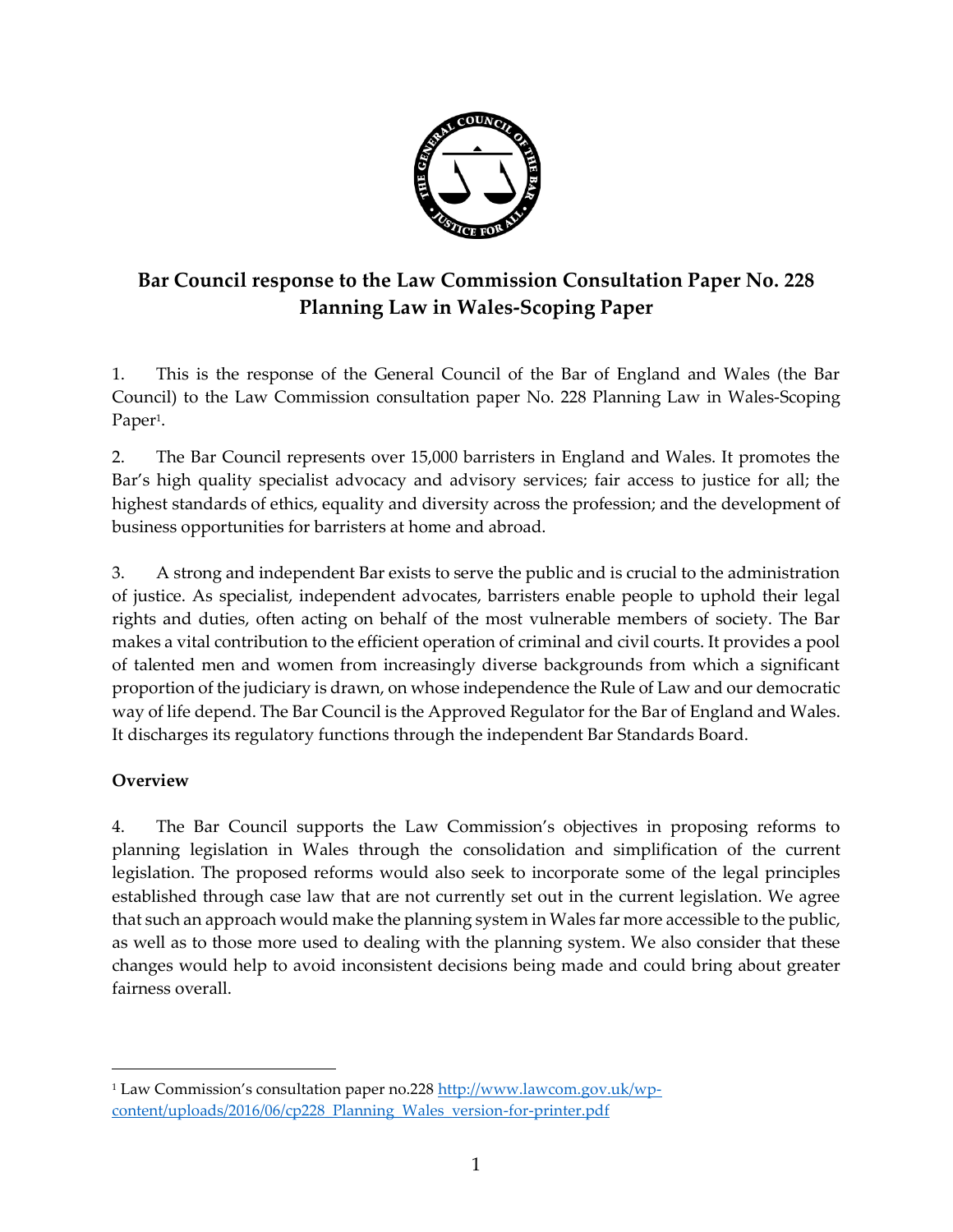5. For this reason, we agree with the majority of the proposals in the consultation paper. Those that we do not agree with are few in number and our disagreements are minor. Our response reflects the Bar's overall position but may not reflect the views of the Planning & Environmental Bar Association, which may respond in its own right. In addition, it has not been possible to respond to those questions that invite us to provide specific examples of statistical evidence since we have not undertaken research on this subject.

6. We do not wish to keep this consultation response confidential. We intend to publish this response on the 'Consultations' section of the Bar Council website.

#### INTRODUCTORY COMMENTS:

7. The Project coincides with Law Commission's project on the Form and Accessibility of the Law Applicable in Wales, reflecting its report ("Form and Accessibility Report") which was published contemporaneously with the present paper.

8. In that report the Law Commission recommends a new approach to legislation by the Welsh National Assembly, whose hallmarks are:

- a. that the existing fragmented bodies of legislation applying in relation to Wales in respect of particular subject-matter be restated in one piece of Assembly legislation (a process often called "consolidation" of legislation);
- b. that, in tandem with the process of consolidation, the opportunity is taken to introduce reforms with a view to improving the functioning of the legislation; and
- c. that the resulting text should stand as a code, its integrity protected by a discipline that further legislation in its subject area should be incorporated into it.

9. It is clearly relevant that there has been a considerable number of very recent legislative reforms relating to the planning system in Wales and, in particular, to the Planning (Wales) Act 2015 ('the PWA'.) The stated aims of this Act are to ensure that the development and use of land contribute to improving the economic, social, environmental and cultural well-being of Wales, in accordance with the Well-being of Future Generations (Wales) Act 2015.

10. The PWA followed the publication, in December 2013, by the Welsh Government of a consultation paper entitled 'Positive Planning', which contained a series of proposals for reforms to the planning system in Wales. This was published together with a consultation paper entitled 'Planning and Regulated Decisions of the Welsh Ministers' that was more specifically related to making changes to the way planning appeals and references to the Welsh Ministers are dealt with.

11. As noted in the Law Commission's Scoping Paper, the reforms set out in the PWA are, for the most part, policy driven. The Law Commission's Scoping Paper, by contrast, envisages "technical reform" or "simplification" which would provisionally include: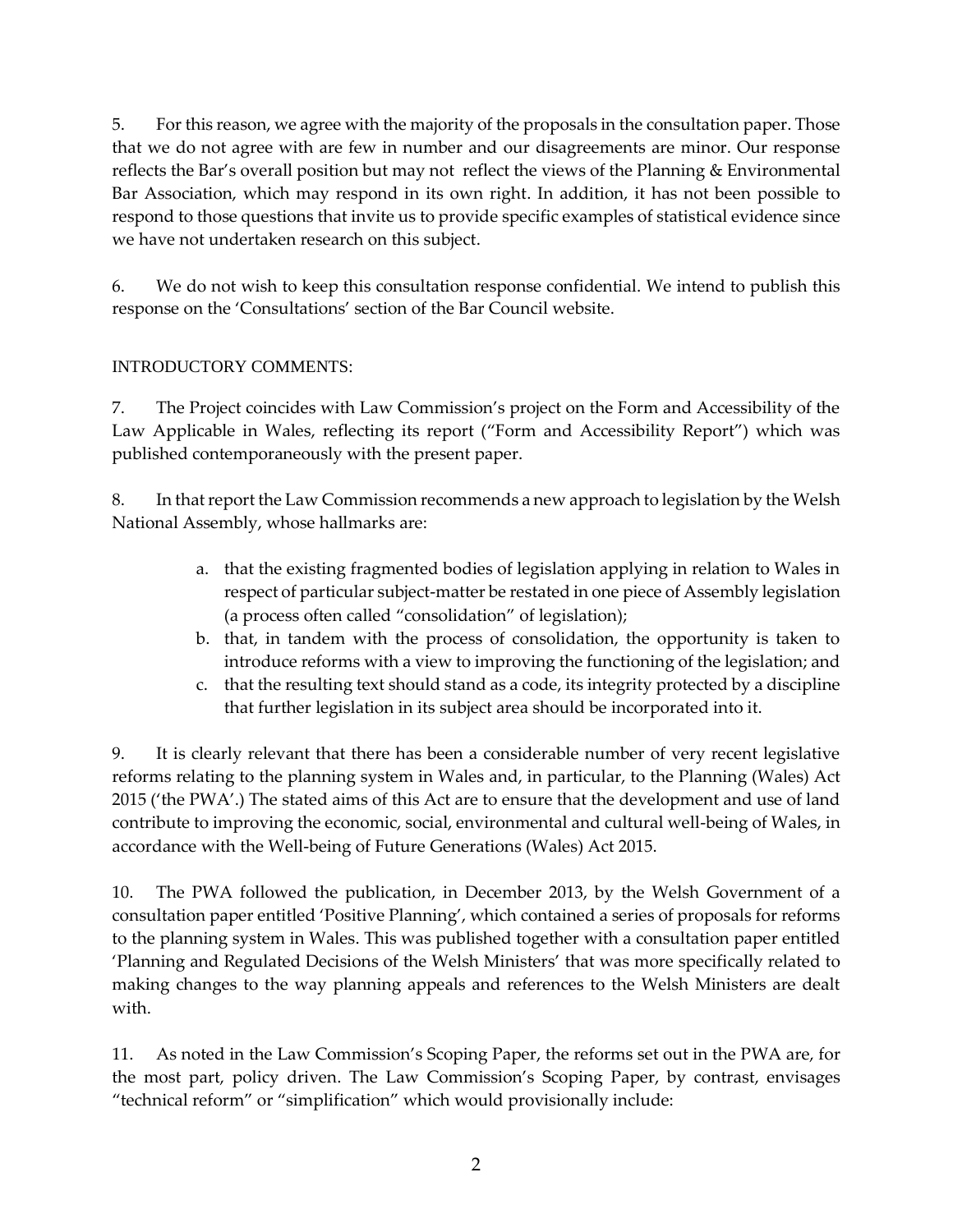- a. the restatement of existing law so that as far as reasonably practicable it is contained within a single piece of legislation in a modern, consistent and wellordered manner so as to be easily accessible to its readers;
- b. adjustments to produce a satisfactory consolidated text of the sort traditionally made in the course of consolidation – correcting errors, removing ambiguities and obsolete material, modernising language and resolving a variety of minor inconsistencies;
- c. the simplification of the law by way of streamlining and rationalising unnecessary process and procedure, but not introducing any substantial change of policy; and
- d. the writing into statute of propositions of law developed in case law where they might contribute towards more accessible and coherent legislation; we describe this as "codification of case law", to distinguish it from codification in the wider sense described above.

12. The Scoping Paper considers this to be the first stage in the eventual production of a comprehensive Planning Code for Wales.

13. As well as the PWA the Historic Environment (Wales) Act 2016 ("HEWA 2016") inserts further Wales only provisions into the Planning (Listed Buildings and Conservation Areas) Act 1990.

14. It is further noted that, since the publication of the Law Commission's Scoping Paper, the Welsh Government has also commenced consultation on the detailed content of the subordinate legislation required to support the PWA provisions. This relates to improving how appeals and references to Welsh Ministers are dealt with and changes to standard daily amounts charged by the Planning Inspectorate on behalf of the Welsh Ministers. It also includes draft updated guidance on awards of costs for certain proceedings. This most recent consultation is entitled "Appeals, costs and standard daily amounts" (issued 10 August 2016 which will run until 4 November 2016).

15. We are aware that, in general terms, town and country planning in Wales and England is an area of public law (given its breath and different interrelated systems addressing development control and decision making) that has been described as "one of the most litigated of all".

16. Attempts have been made in the past to simplify or clarify parts of the town and country planning system both in England and in Wales in areas such as Compulsory Purchase and Enforcement. In addition, it is a notable feature of successive governments over the past 20 years or so first to suggest that the planning system is too complex and is a brake on desired development and/or fails to protect the environment allows for unwelcome development; and secondly to propose reforms to the system.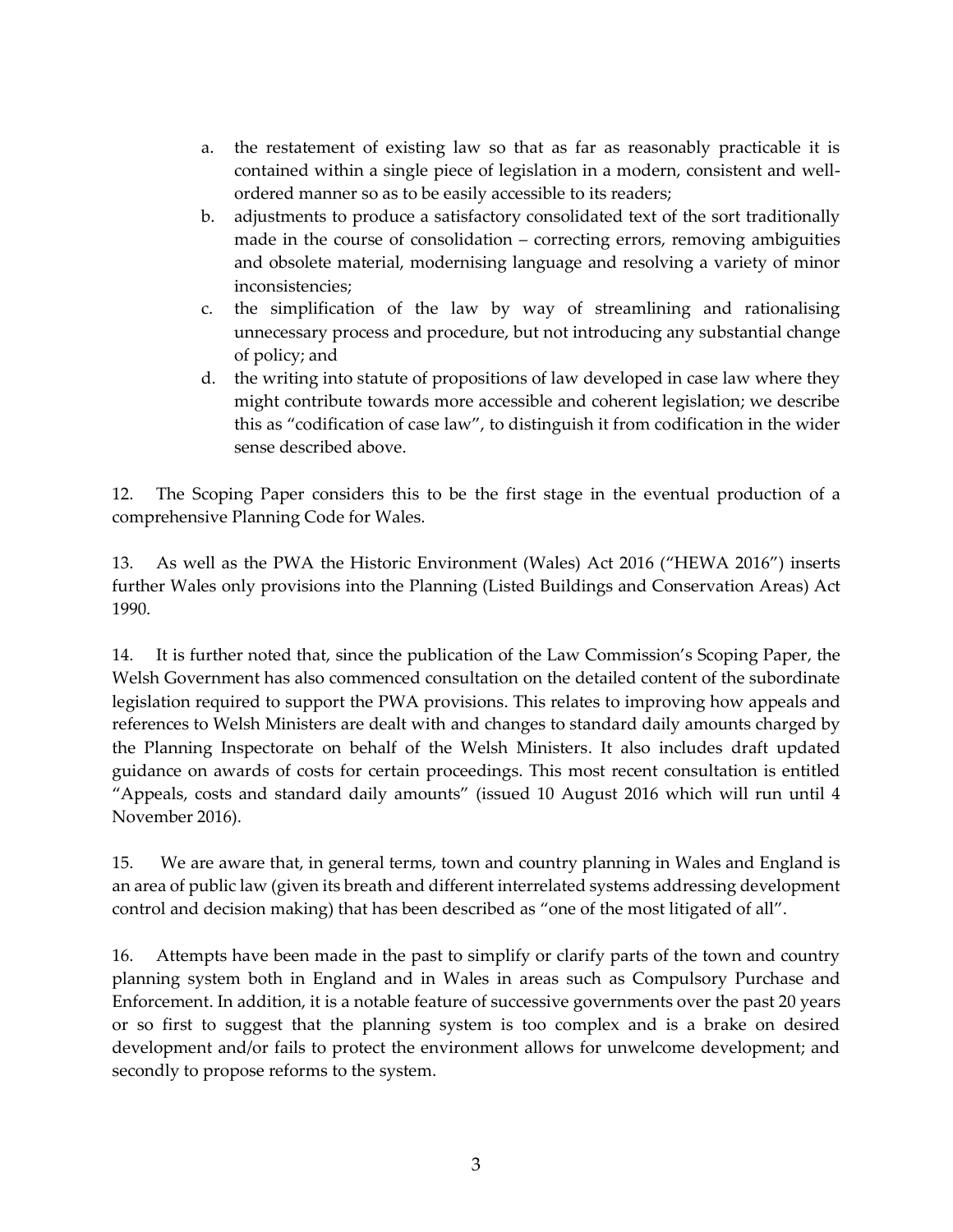17. In light of the above, we consider that it is self-evident that the aims behind a wholescale re-configuration of planning related legislation in Wales will require significant political will and support accompanied by a recognition that the process is most likely to take a considerable period of time. The envisaged benefits from this proposal therefore will not be realised for some time. The alternative of more piecemeal reform may necessarily be more attractive.

18. We will seek to assist as best we can in this process in the event that this is taken forward.

# **CONSULTATION QUESTIONS:**

**Q 1-1: We ask stakeholders to provide us with any available figures, estimates or experience of both monetised and non- monetised costs caused by over-complicated or otherwise defective planning legislation.**

# **Q 1-2: We ask stakeholders to provide us with examples of benefits that could be gained from consolidation and simplification of planning legislation.**

19. In general, the sorts of benefits that could be gained from consolidation and simplification would clearly flow out of reform that would make the system more practical. These benefits would be felt more obviously by members of the public who have had to approach planning questions without any previous experience.

20. Benefits would also be conferred on by those who may have inadvertently committed a breach of planning law. This may be out of ignorance or because they have been poorly advised by professionals such as planning consultants or architects (who may not have a full understanding of the legal ramifications) who themselves can end up committing breaches of planning law. This can lead to both enforcement and eventually to the commission of a criminal offence.

21. Clearly, if the public is able to understand more easily where such potential pitfalls lie and the consequences thereof justice is more effectively served.

22. We also recognise that there is only so much that can be achieved with a code as we go on to explain further below. There cannot be a set of rules that can displace one of the most essential facets of planning decision-making, namely, the decision maker's discretion as to the planning merits of a case.

#### **Q 3-1: We consider that there is a strong case for creating a new Planning Code. Do stakeholders agree?**

23. We agree that there is a strong case for simplification of the planning system and that it ought to be made more accessible, whether this is through the creation of a new Planning Code as envisaged in the Scoping Paper, or by other means.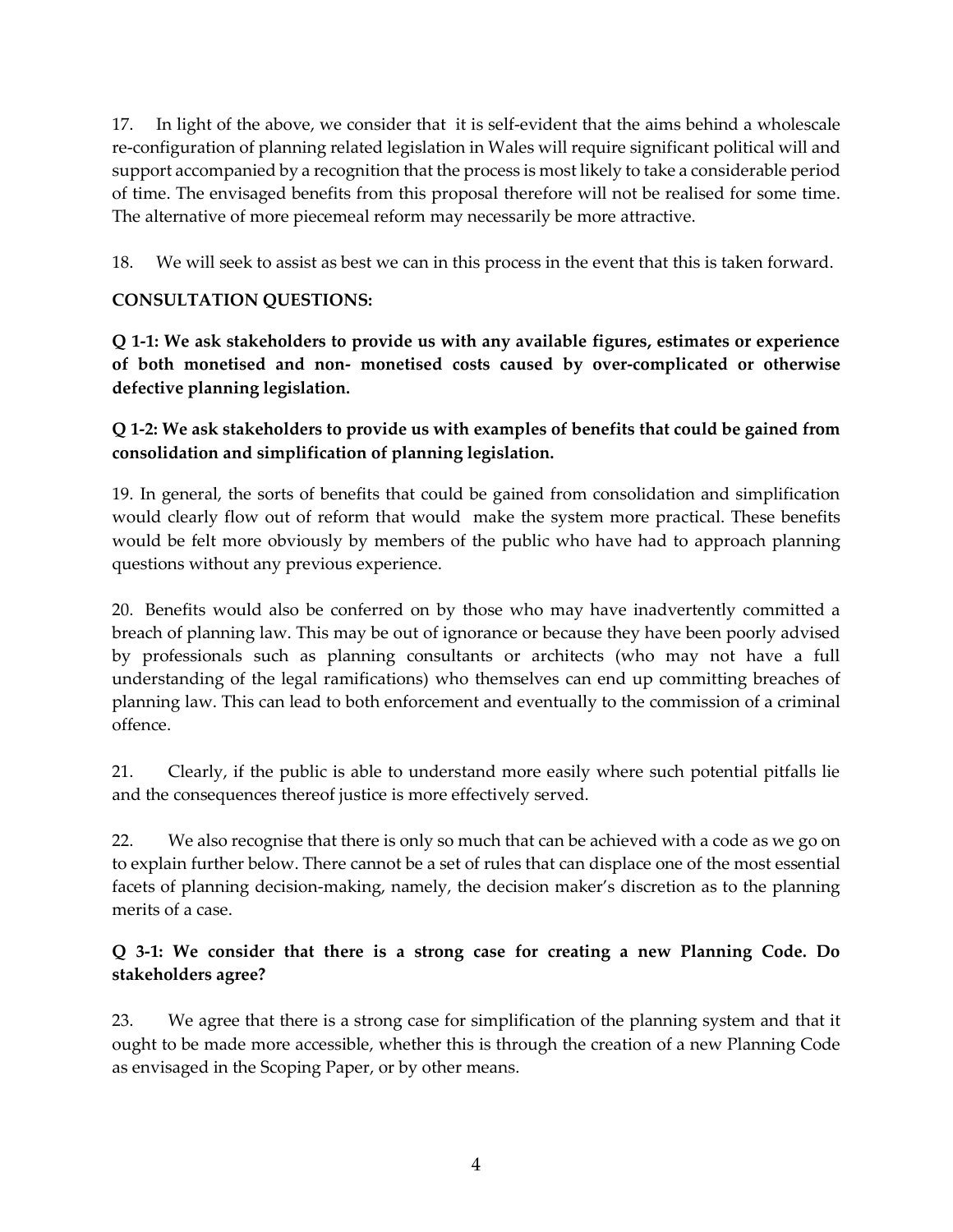24. The process required to achieve this Planning Code nevertheless may well 'suffer' from the necessary complexity of 'unpicking' existing legislation and reflecting the latest reforms.

# **Q 3-2: We ask stakeholders' views on the distribution of provisions between the Planning Code – either in the main body of the legislation or in a Schedule – and secondary legislation made under it**

25. With regard to the distribution of provisions between the Planning Code, the Bar Council notes and agrees with the Law Commission's comments at para of the Scoping Report that *"[b]roadly speaking… the balance between primary and secondary legislation in the planning context has been struck correctly."*

26.

**Q 4-1: We welcome stakeholders' comments on the proposed scope of an initial piece of codified planning law focusing on planning and development management.** 

# **Q 4-2: We welcome stakeholders' views on the subject- matter of later phases of codification and the suggested wider scheme of codification.**

27. As noted above, we agree with the Law Commission's assessment that the larger the codification exercise the longer it will take, and the more resources will be required. We accept, therefore, that there is a case for dividing up the work to consolidate and simplify the planning system into discrete topics.

28. The identification of the core parts of the planning system: planning and development management as forming part of the scope of the initial piece of codification, on the one hand, given that it covers the range of core areas of the planning system makes sense.

29. We agree with the Law Commission that this would represent quite an exceptional and extensive piece of work, with all the accompanying costs and in terms of both time and resource. In light of this, we have considered whether it is workable to further divide up the proposed initial phase. We have concluded that, on balance, the Law Commission is correct in its identification of the issues to be included in the first phase and this should address development management. We particularly agree with the Commission's suggestion that Compulsory Purchase provisions should not form part of the initial code.

30. We consider that, in terms of the subject matter of subsequent phases covering the final phase or phase(s) and in the event that the order of matters to be considered (if divided up) that this should begin with Compulsory Purchase.

31. We note that, whilst there is reference to the Highways Act 1980, there is no suggestion that the consent regime thereunder should be integrated as part of the code. We suggest that the Law Commission should consider this for the subsequent phases.

# **Q 5-1: We invite stakeholders' views on whether technical reform as discussed in this chapter**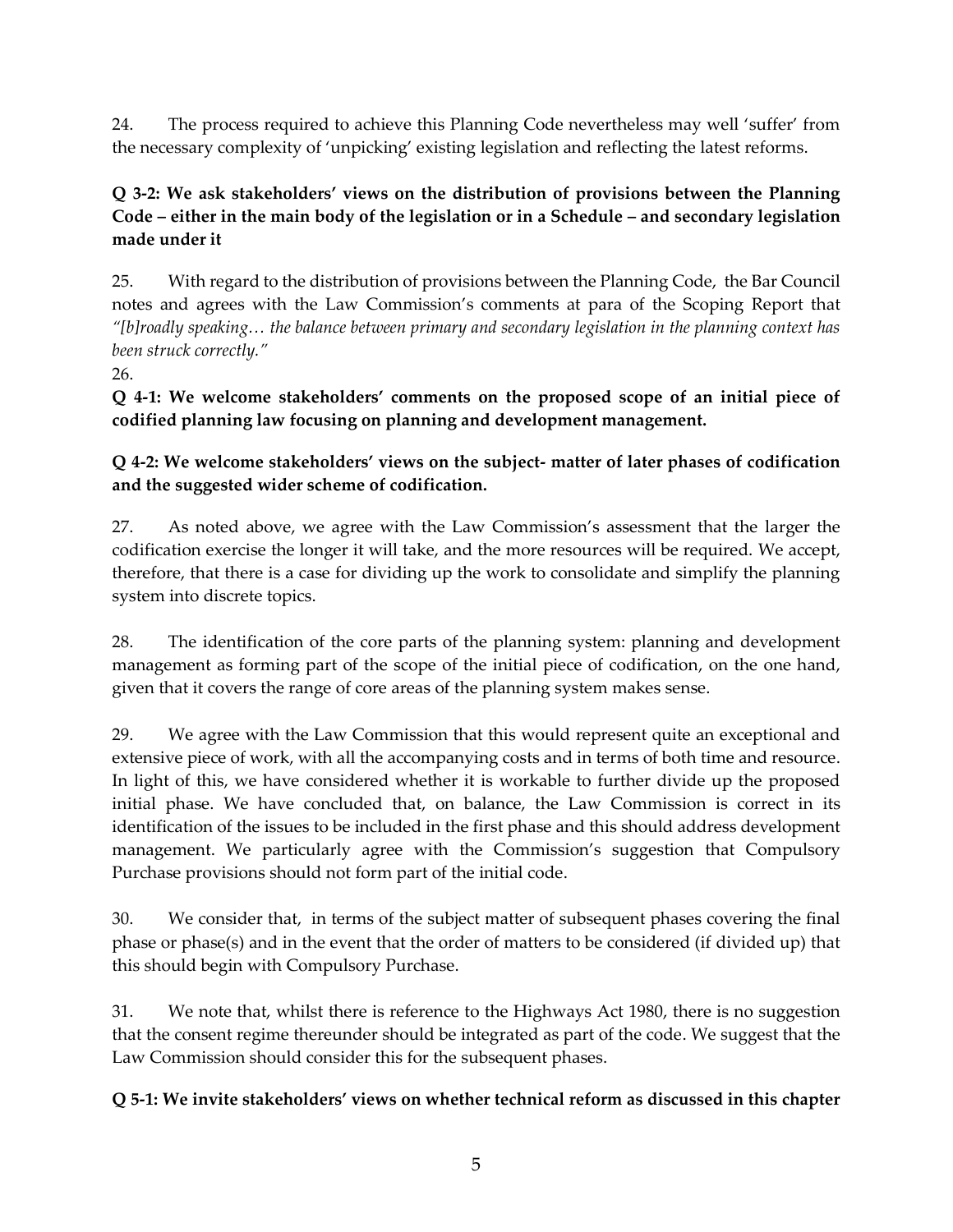**should be pursued in the substantive phase of the project.** 

# **Q 5-2: We invite suggestions from stakeholders as to desirable areas for technical reform which fall within our classification system.**

32. The technical reform, as proposed and defined within the Scoping Paper, addresses important but quite specific aspects of the existing planning law and practice. These suggestions are also reflected in section 7 of the Scoping Paper, which raises the issue of how to reflect the more established aspects of case law within the Code or whether to give them statutory form and definition.

33. As set out earlier, we consider that it is not within our remit to give a considered view on all of the issues raised by the consultation. In general terms, however, we think that the Law Commission's analysis and identification of the current aspects of the existing legislation and law which present issue, but which have not been sufficiently problematic to necessitate self-standing reform, is important. We agree that they detract from the accessibility and clarity of the law as it currently stands and that these issues warrant the attention of this paper and the proposals.

**Q 6-1: We consider that drawing together consents as set out in this chapter is likely to deliver a system that is more open, accessible and consistent. We seek stakeholders' views on the practical benefits which might be derived from the exercise.** 

34. Please see the comments in the Introduction and to the answer to Q1.26 above.

**Q 6-2: We seek stakeholders' comments on whether we should be looking at the merging of consent regimes into one statutory process, or instead retaining the separation between the processes but presenting these together in the proposed Planning Code.** 

# **Q 6-3: Do stakeholders consider that any (and if so, which) of the statutory consents identified in this chapter are appropriate for unification?**

35. With regard to the question of whether the Law Commission should be looking at merging consent regimes or retain the separation of the regimes (albeit under the single code) and on the subject of the listed building consent regime with the wider development consent regime in particular, we consider that these issues are best addressed by other stakeholders in their consultation responses. Such matters are clearly more appropriately addressed by planning practitioners and others with more direct knowledge and involvement in the planning regime.

36. Nevertheless, we are cognisant of the changes brought about by the Planning Act 2008 generally, in respect of Nationally Significant Infrastructure Projects and the "one stop shop" approach to be adopted as part of the DCO process which enables the Examining Authority to make decisions in respect of relevant separate statutory consent regimes as part of the same decision process.

37. We consider that the unification or the principle of making a single relevant decision making